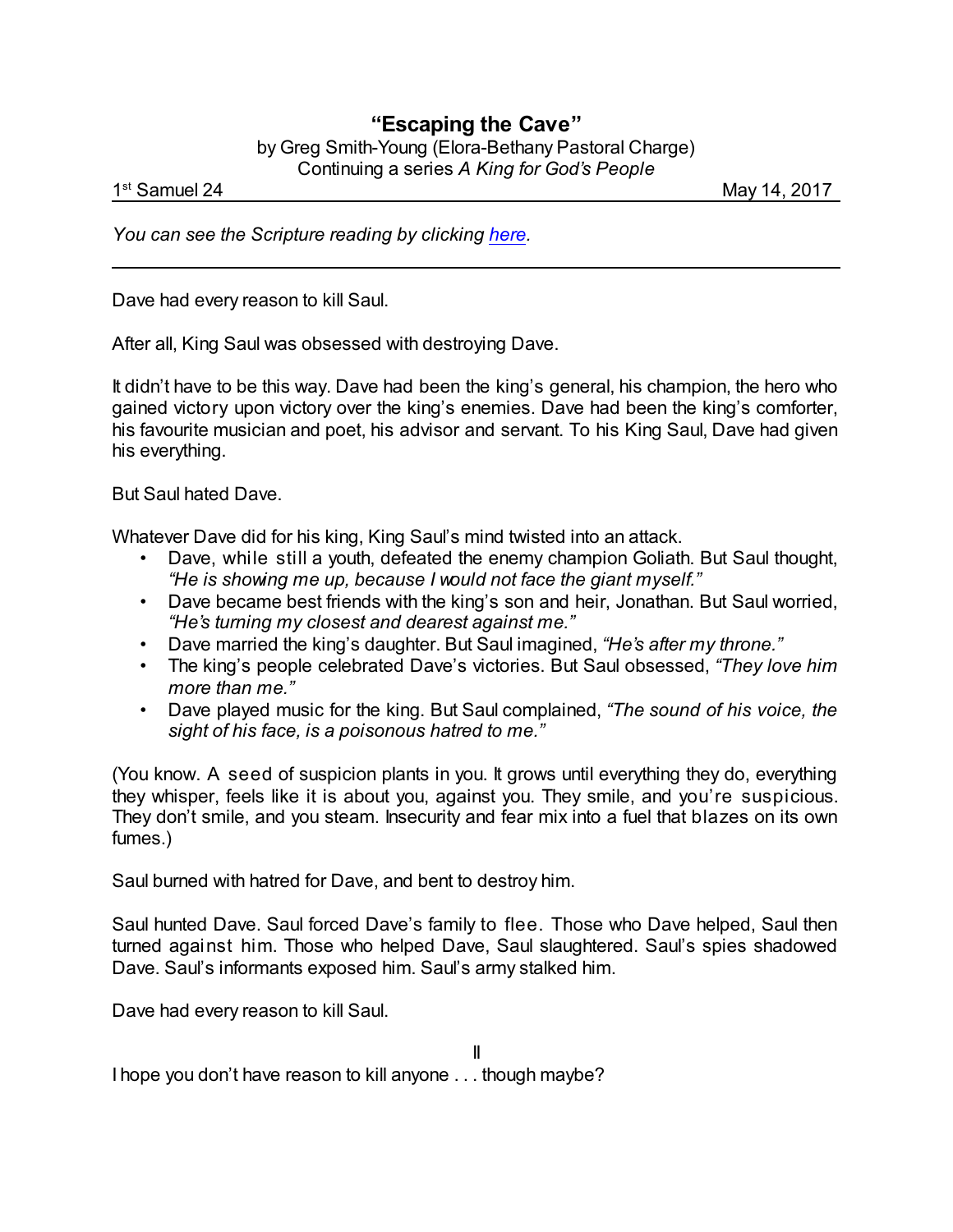But might there be someone? . . . You steam when you see them. Shudder when you hear them. Wince at their name.

Maybe you did them wrong, but what they've done to you . . . much worse!

Or maybe you are innocent, as innocent toward them as David was with Saul. And they've returned to you wrongdoing, brutality, cruelty.

Maybe they caught you in the crossfire of their own demons. You got tangled up in their insecurities, drafted into their drama. Maybe you can understand, even have sympathy. But the scars they've left on you are still real.

Maybe you were devoted to them. Faithful. But now, they haunt you. If not literally, then certainly in your thoughts, they hunt after any sense of peace.

Great pains grow from love betrayed.

They might be nowhere close, but they still have you. They may be long gone, but they still are the bars of your prison. You feel like you are hiding from them in a cave.

III

Saul finds Dave's cave. But he doesn't know Dave is there. So, unprotected and alone, vulnerable and exposed, the king goes about his "private" business.<sup>1</sup>

It's perfect!

Can it be just a coincidence that, of all the caves in the Ein Gedi wilderness, Saul would choose this one for a bathroom? This one where Dave is hiding! Everyone in the story is clear. It's God! Dave's soldiers, and Dave, and even (in a few moments) Saul — all see a divine design happening in this chance encounter in that cave.

What might God be doing in your cave?

Dave and his band picked that cave to hide in. Saul picked that same cave to go in. They made their choices. Each day, we make choices. Others do too. Events unfold. History happens. And in it all, mysteriously and mostly unseen, God is weaving, gathering, mending, shaping, prodding, moving things forward, keeping our stories going toward God's goal for us, God's good purpose, our completion. While Dave has been on the run, it has been God who has kept Dave from falling into Saul's hands. And now, God has placed Saul into Dave's hiding place, his cave.

<sup>&</sup>lt;sup>1</sup> The Hebrew phrase is "cover his feet," and it was translated this way in the KJV and ASV. Contemporary translations render this euphemism as "use the restroom" or "relieve himself."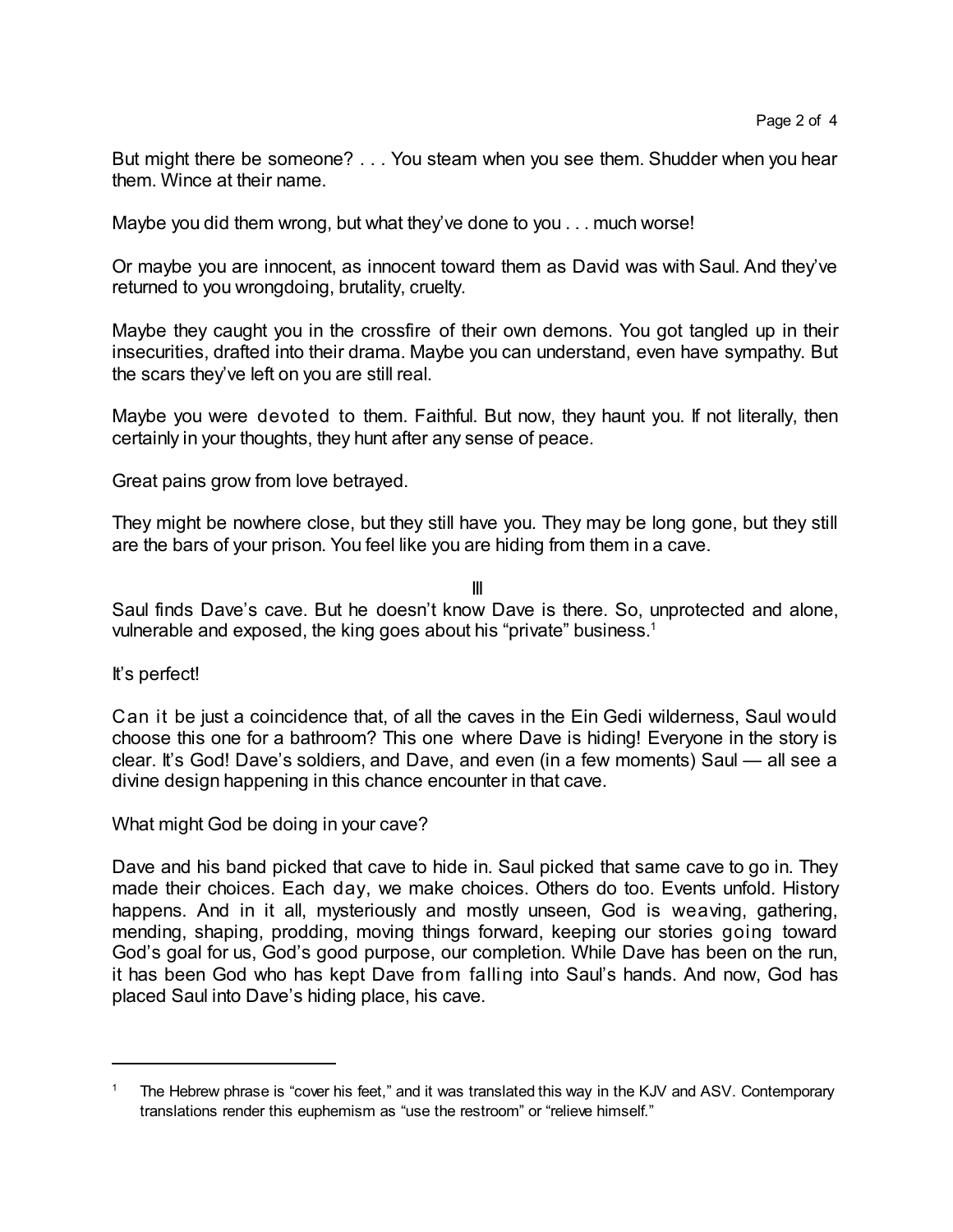Why? So Dave could kill Saul? So justice could be done?

The tables have turned. The hunter is now the prey. The hunted now has his pursuer in his sights. A quick stab in the dark, and it will be all done. *"Kill him,"* his companions urge. *"Kill him, you've earned it. Kill him, he deserves it. Kill him, and be free. Kill him, or will kill us all! "*

Dave has every reason to kill Saul.

He refuses. He lets his enemy escape the cave.

IV So why, then, did God put Saul into Dave's cave?

Was it so Dave could let Saul go?

NoticAfter Saul leaves, Dave follows after, showing the piece of robe he cut as proof he had been in striking distance of his enemy, but had not struck. He makes his plea to Saul. And Saul breaks. He's soul is opened in a way no stab nor slash could have. He collapses in tears. Every mess he had made in his life, everything torn up inside him, Saul has been putting onto Dave. *"Dave's out to get me. Dave's coming after me. Dave is against me."*

But now, he sees the proof that none of that is true. He sees past Dave, to see himself. Saul sees the truth of himself, and what he has done, and the destruction he has wrecked around him.

Saul leaves the cave behind, and goes home. His story is not finished. None of our stories are finished, because our stories are part of God's story. But Saul finally admits publicly that his time is passing and Dave will become king. $2$ 

If Dave had not let Saul escape the cave, none of that could have happened.

V Here's another thought. Why did God put Saul in Dave's cave?

Maybe so Dave could let himself go.

When he could easily have cut Saul's throat, he instead cut the king's cloak. In that moment of decision, Dave was set free. Dave was released from his need to gain his own justice against Saul. Dave was released from his need to make his own victory. Dave was released from his need to get what was due to him, and give Saul what he surely deserved.

Walter Brueggemann, First and Second Samuel (Louisville, KY: John Knox, 1990), 171f.